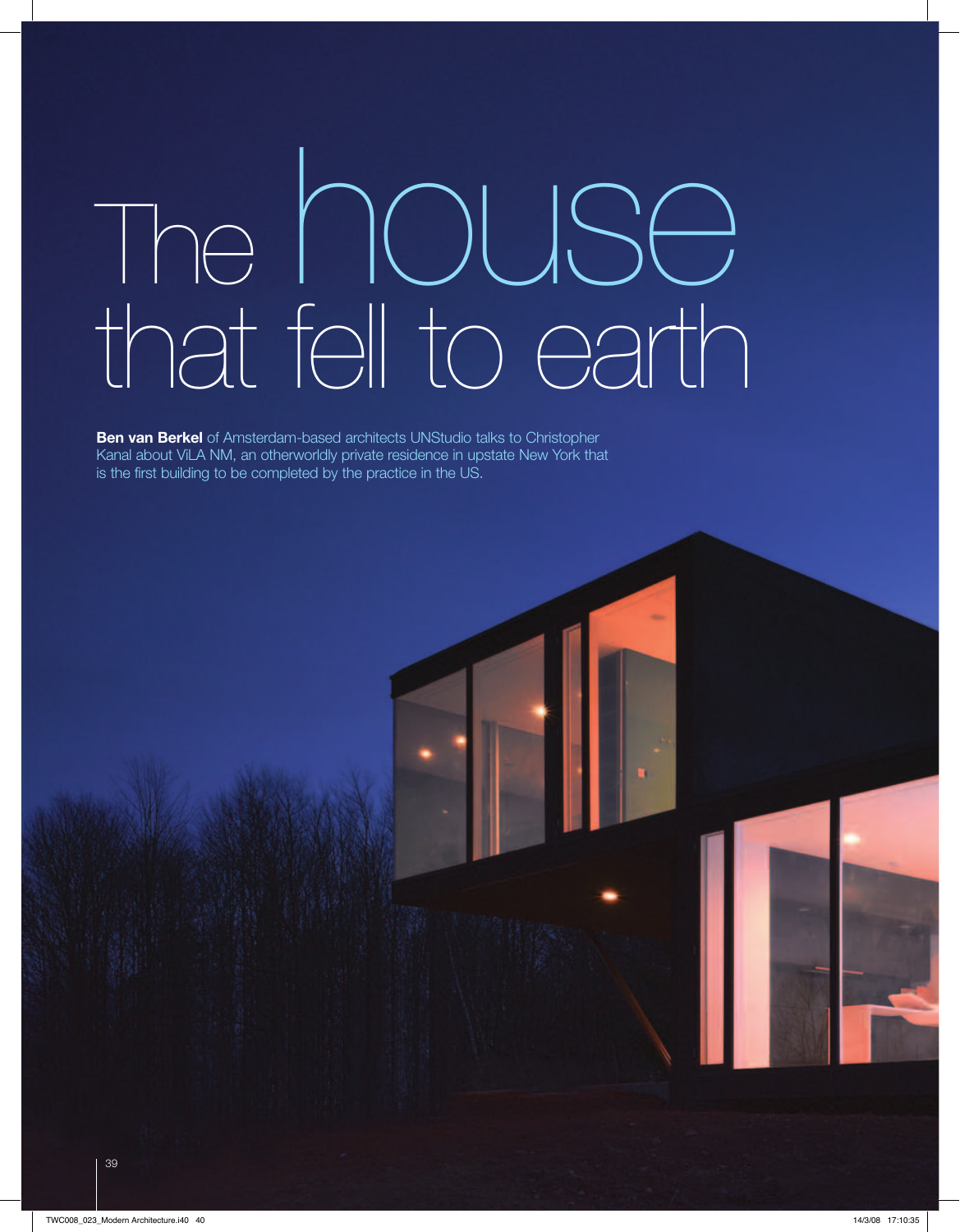space oddity sits among the rolling hills of upstate New York. The golden windows of UN Studio's first building in the US look out onto the New World. The sinuous characteristics of Dutch

architectural pioneer UNStudio's building are evident from a distance as you approach the two-storey house, called VilA NM, sitting astride one of the most prominent hills in the area. This is the Big Country: waves of pasture, undulating mountains and abrupt snatches of pine and birch forest.

ViLA NM, located in Sullivan County, New York State, was completed last year. It was built for Leo Tsimmer, a Russian businessman and his family, as a retreat from the Big Apple. Depending on your point of view, ViLA NM looks either like it fell from the sky or was raised up from the earth. 'I like the way ViLA NM is connected to the ground as well as the way that it is almost trying to fly away from it,' says UNStudio's Ben van Berkel from his office in Amsterdam.

ViLA NM certainly explores new frontiers of architectonics as well as evoking, all at once, 1970s kitsch, Mojave desert motels and Russian dachas. The house responds well to its rural location, even transforms it a little. The windows are made of the same bronze-tinted glass used in old Las Vegas casinos. In the afternoon the glass gives the surrounding landscape a golden glow, and as the sun slowly sets, it becomes mirrored, transfigured.

'I am fascinated with the idea of the holiday home,' says van Berkel. 'The essence of the house was that it needed to be like a dacha, a place for holidays. There are so many different layers that people who come and see it cannot put their finger on what makes it different from an American home.' ViLA NM's roots may be in Europe, but the building resists definition.

#### Labour of love

'Small-scale projects like these are very scarce today,' says van Berkel. 'It has become almost impossible to do them because of the high

building costs.' Thanks to Tsimmer's belief in ViLA NM, as well as his capital, van Berkel's design has been realised, but it was a labour of love. The project was first discussed way back in 2000.

Van Berkel describes their first meeting as a slightly surreal experience. '[Tsimmer] was very open to experimenting with how the design weaves together living, working and sleeping,' he recalls, adding that Tsimmer gave him a cheque on the spot.

Tsimmer bought a 13-acre plot of land with magnificent views. The Russian was raised in the Urals and wanted a dacha for his new frontier. Tsimmer was one of the former Soviet Union's fledgling capitalists. He organised Moscow's first ever rave and even opened American-style doughnut shops. Coming to America in the early 1990s, Tsimmer soon built an empire exporting products such as frozen chickens back to the old country at a time when the post-Soviet economy was in meltdown and queues for food a regular TV news staple.

1LA NM EVOKES, ALL AT O<br>970S KITSCH, MOJAVE D <u>' S'AND RUSSIAN DA</u>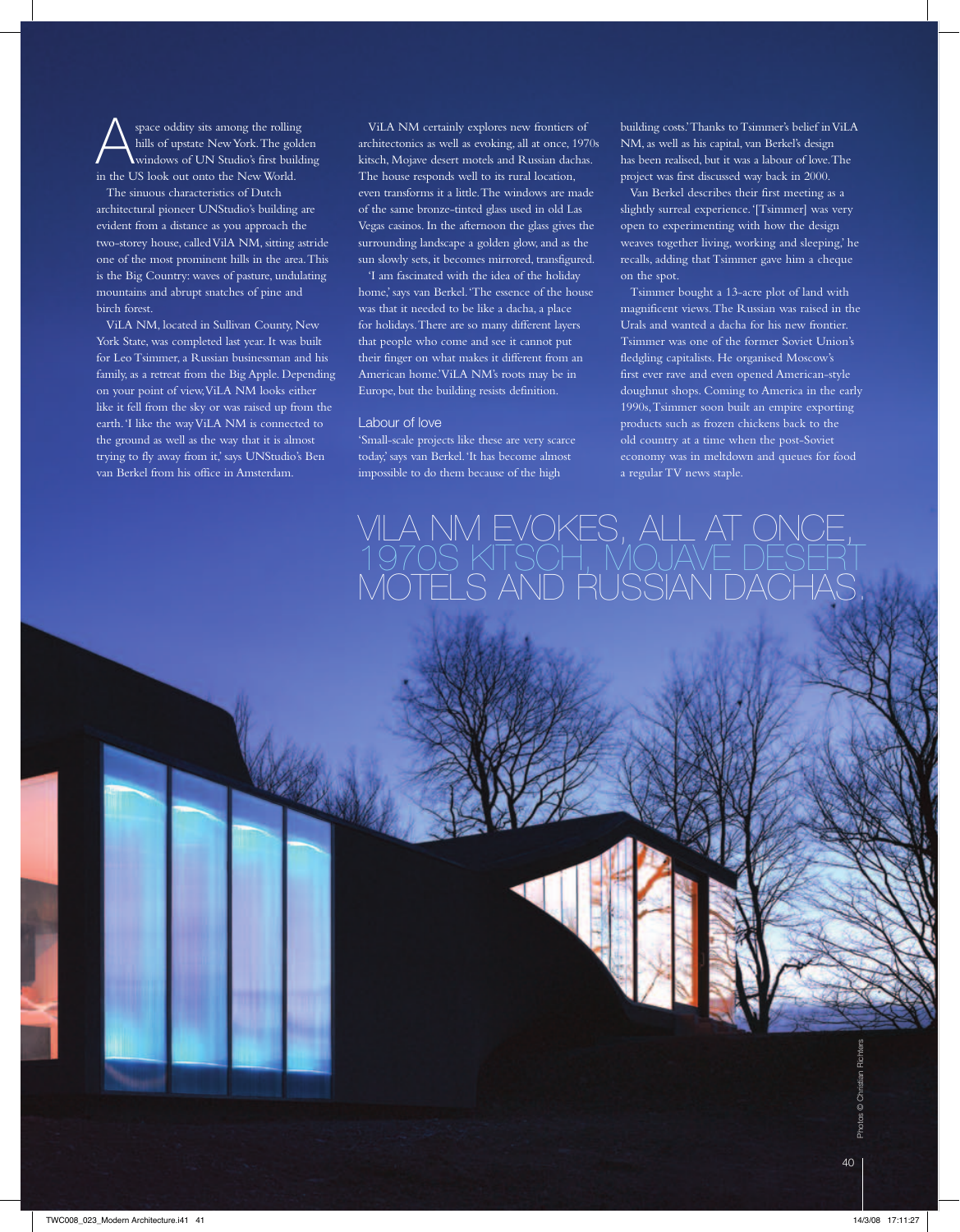#### Desian twist

The flat-roofed 300 square-metre villa is split into two parts – one follows the slope of the hill, the other rises above it. The central vertical axis forms



The internal knotted movement evokes the interlocking spirals of UN Studio's celebrated Mercedes-Benz Museum in Stuttgart.

## ViLA NM is playful,<br>SEXY AND fun. The house is a complex DESIG simply evoked.

a twisted shape that contains the bathroom, kitchen and fireplace. The twist is central to the design, providing not just column-free space for unobstructed movement but structural support for the firstfloor cantilever. Expansive perimeter glass walls and large windows allow the family to enjoy the surrounding landscape.

#### Modernist design

ViLA NM's signature internal knotted movement evokes the interlocking spirals of UN Studio's celebrated Mercedes-Benz Museum in Stuttgart, completed in 2006 and conceived as a revamping of Frank Lloyd Wright's rotunda at the Guggenheim Museum. 'I like to think of ViLA NM as a further extension of the Mobius House, but there are more links between it and the Mercedes Benz Museum. The twists in the house were also used in the Mercedes Benz Museum.

Van Berkel's work is marked by the influence of computer-age technologies that have enabled him to mould an elastic world where boundaries between work and play, public and private, have all but melted away.

'What is wonderful today is that you can

architecture,' says Van Berkel. 'You can start to liberate your stylistic references and make designs far more elastic.' This approach also reinterprets the material organisation of a building and what a structure actually is.

With its swooping interiors and androgynous. design, ViLA NM comes closest to realising van Berkel's dreams. Yet, unlike a lot of contemporary architecture, van Berkel's designs never take themselves too seriously. ViLA NM is playful, sexy and fun. The house is a complex design simply evoked. 'There is a light-hearted quality to the design,' says van Berkel. 'The golden windows, the endless reflections and mirrored landscape – Tsimmer is a Russian obsessed with gold.'

 Hints of what lie beneath the exterior are evident as you approach ViLA NM's entrance from a dirt road that leads up to its position at the top of the hill – the carport is tucked under the cantilevered bedroom wing. This is where the exterior wall of the south end lifts up in a gentle curve to meet the soffit above the entrance. The impact of these contortions is evident on the outside, but only truly appreciated once inside.

 The American rural retreat has long influenced modernist architects. 'I knew Philip Johnson,' says Van Berkel. 'He always joked about the inclusiveness of his Glass House and how the most important part was the fireplace. Its onebrick column carries the whole construction, with a fireplace and toilet integrated into it. Frank Lloyd Wright visited the Glass House once and asked to use the bathroom and Philip pointed to the fireplace. "Am I supposed to shit in the fireplace?" Frank said.'

However, whereas the Modernist structures of the first half of the 20th century emerged out of basic rectangles that sat above the earth, ViLA NM takes a different, almost anarchic approach. Its curved middle section marks a departure into